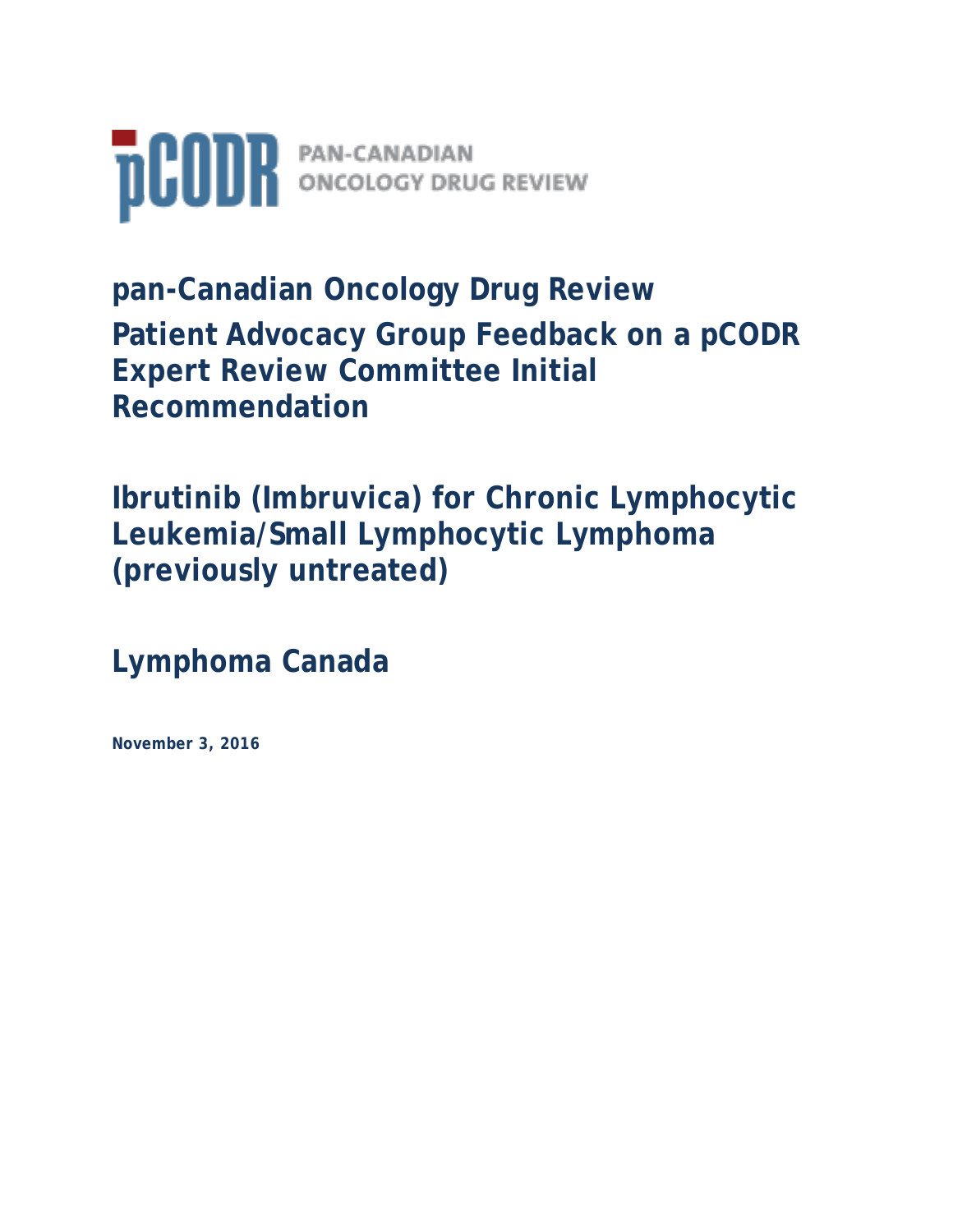## **1 Feedback on pERC Initial Recommendation**

Name of the drug indication(s): Ibrutinib for untreated CLL/SLL

Name of registered patient advocacy Lymphoma Canada

*\*pCODR may contact this person if comments require clarification. Contact information will not be included in any public posting of this document by pCODR.*

## **1.1 Comments on the Initial Recommendation**

- a) Please indicate if the patient advocacy group agrees or disagrees with the initial recommendation:
	- **X** agrees **agrees** agrees in part **agrees** agrees in part **agree**

*Please explain why the patient advocacy group agrees, agrees in part or disagrees with the initial recommendation.* 

LC agrees with the initial pERC recommendation to reimburse ibrutinib for the treatment of patients with previously untreated CLL or SLL for whom fludarabine-based treatment is considered inappropriate, conditional on improved cost-effectiveness.

LC agrees with the pERC's conclusion that treatment with ibrutinib should be extended to include patients who have comorbidities that preclude them from receiving a fludarabinebased regimen, regardless of age. Furthermore, LC agrees with pERC's support for extending ibrutinib treatment to treatment-naïve patients with the del(17p) mutation status.

- b) Notwithstanding the feedback provided in part a) above, please indicate if the patient advocacy group would support this initial recommendation proceeding to final pERC recommendation ("early conversion"), which would occur within 2(two) business days of the end of the consultation period.
- **X** Support conversion to final recommendation. Do not support conversion to final recommendation.

Recommendation does not require reconsideration by pERC.

Recommendation should be reconsidered by pERC.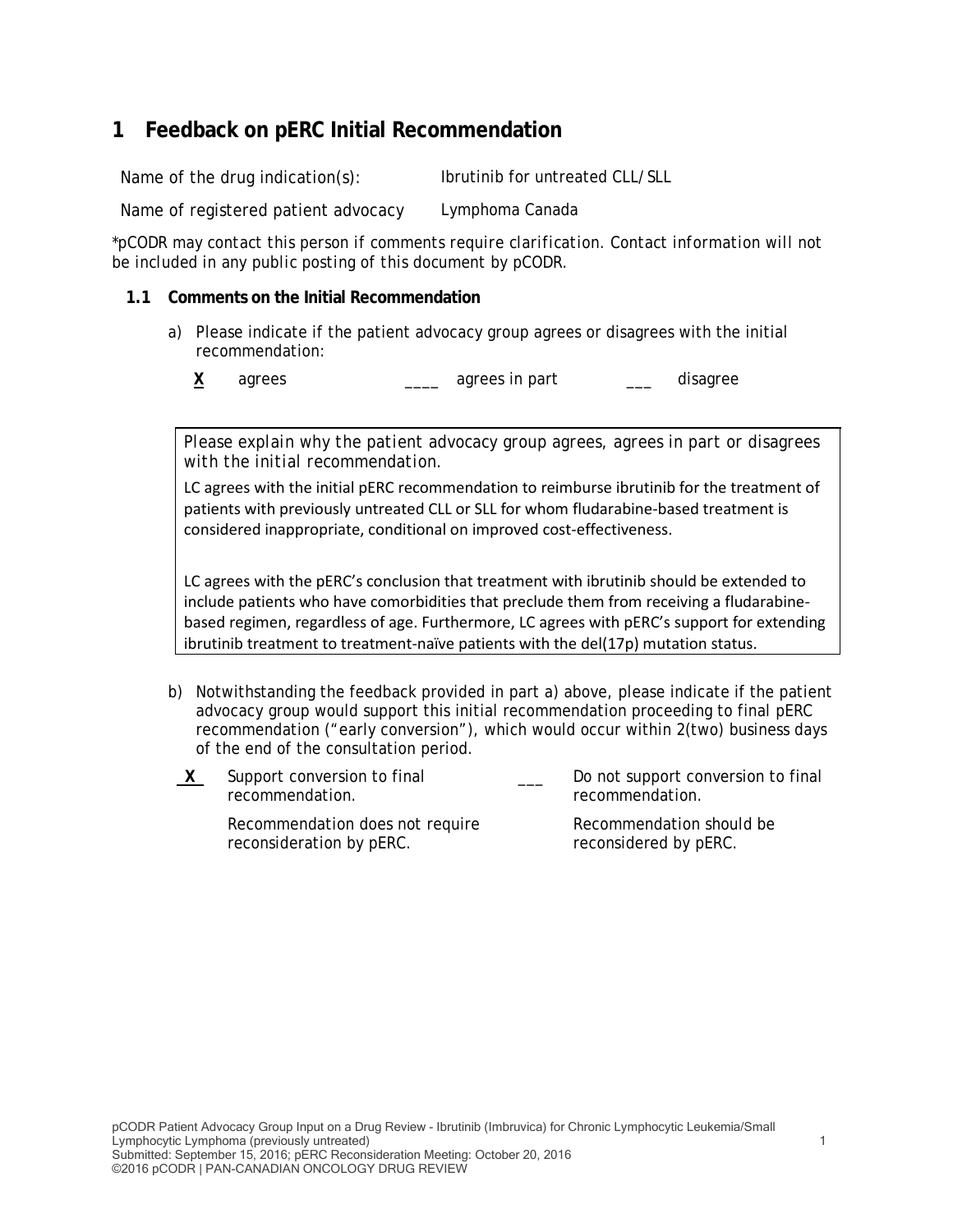## **About Completing This Template**

pCODR invites those registered patient advocacy groups that provided input on the drug under review **prior** to deliberation by the pCODR Expert Review Committee (pERC), to also provide feedback and comments on the initial recommendation made by pERC. (See www.cadth.ca/pcodr for information regarding review status and feedback deadlines.)

As part of the pCODR review process, the pCODR Expert Review Committee makes an initial recommendation based on its review of the clinical, economic and patient evidence for a drug. (See www.cadth.ca/pcodr for a description of the pCODR process.) The initial recommendation is then posted for feedback and comments from various stakeholders. The pCODR Expert Review Committee welcomes comments and feedback that will help the members understand why the patient advocacy groups agree or disagree with the initial recommendation. In addition, the members of pERC would like to know if there is any lack of clarity in the document and if so, what could be done to improve the clarity of the information in the initial recommendation. Other comments are welcome as well.

All stakeholders have 10 (ten) business days within which to provide their feedback on the initial recommendation and rationale. If all invited stakeholders, including registered patient advocacy groups, agree with the recommended clinical population described in the initial recommendation, it will proceed to a final pERC recommendation by 2 (two) business days after the end of the consultation (feedback) period. This is called an "early conversion" of an initial recommendation to a final recommendation.

If any one of the invited stakeholders does not support the initial recommendation proceeding to final pERC recommendation, pERC will review all feedback and comments received at the next possible pERC meeting. Based on the feedback received, pERC will consider revising the recommendation document as appropriate. It should be noted that the initial recommendation and rationale for it may or may not change following consultation with stakeholders.

The final pERC recommendation will be made available to the participating provincial and territorial ministries of health and cancer agencies for their use in guiding their funding decisions and will also be made publicly available once it has been finalized.

## **Instructions for Providing Feedback**

- a) Only registered patient advocacy groups that provided input at the beginning of the review of the drug can provide feedback on the initial recommendation.
	- Please note that only one submission per patient advocacy group is permitted. This applies to those groups with both national and provincial / territorial offices; only one submission for the entire patient advocacy group will be accepted. If more than one submission is made, only the first submission will be considered.
	- Individual patients should contact a patient advocacy group that is representative of their condition to have their input added to that of the group. If there is no patient advocacy group for the particular tumour, patients should contact pCODR for direction at www.cadth.ca/pcodr.